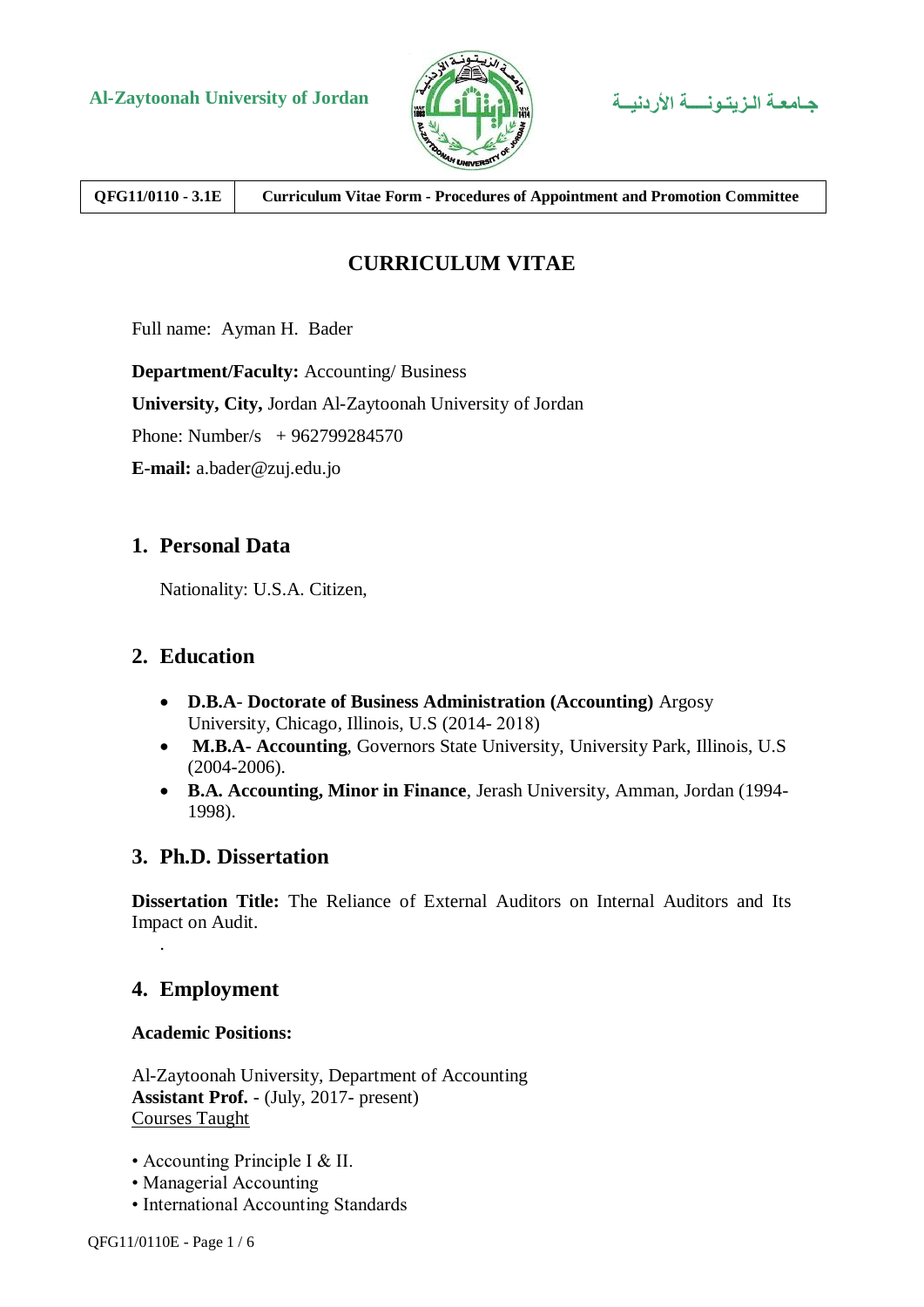

### **QFG11/0110 - 3.1E Curriculum Vitae Form - Procedures of Appointment and Promotion Committee**

- Cost Accounting (1)
- Advanced Cost Accounting (II)
- Auditing
- Accounting Theory
- Advance Accounting

#### **Argosy University, Chicago**

**Lecture** - (2014- 2017) Courses Taught at Argosy University, Chicago, Illinois, U.S.

- Contemporary Issues in Financial Accounting.
- Financial Reporting and Statement analysis.
- Intermediate Accounting 1 and 2.
- Auditing.
- Financial and Cost Accounting.
- Accounting Principles 1 and 2.
- Tax accounting.
- Managerial accounting.
- Specialized financial accounting.
- Financial institution accounting.
- Accounting Theory.
- Cost Accounting 1.
- Cost Accounting 2.

#### **None-Academic Positions:**

### **Peace of Palos Hills, Palos Hills, IL, USA.**

**Financial Analyst -** (2011-2014)

- Support business operations through analysis of profitability and key performance indicators**.**
- Develop and maintain key system tables and databases that are used in financial planning & analysis.
- Analyze revenue data, perform trend and variance analysis and report on any issues.
- Utilize MS Access database and SQL in data analysis, creating and presenting regular and ad-hoc summary reports to support executive decision making.
- Assist with month-end close process, journal entries preparation and insure timely completion per schedule.
- Prepare and analyze business units' financial statements and provide narrative explanations to management.
- Provide analysis on monthly basis for general ledger account balances.
- Assist and support planning, budgeting, forecasting and reporting processes and help explaining any variance with actual results.
- Serve as a primary point of contact and perform timely research to answer questions from different departments; CS and tax.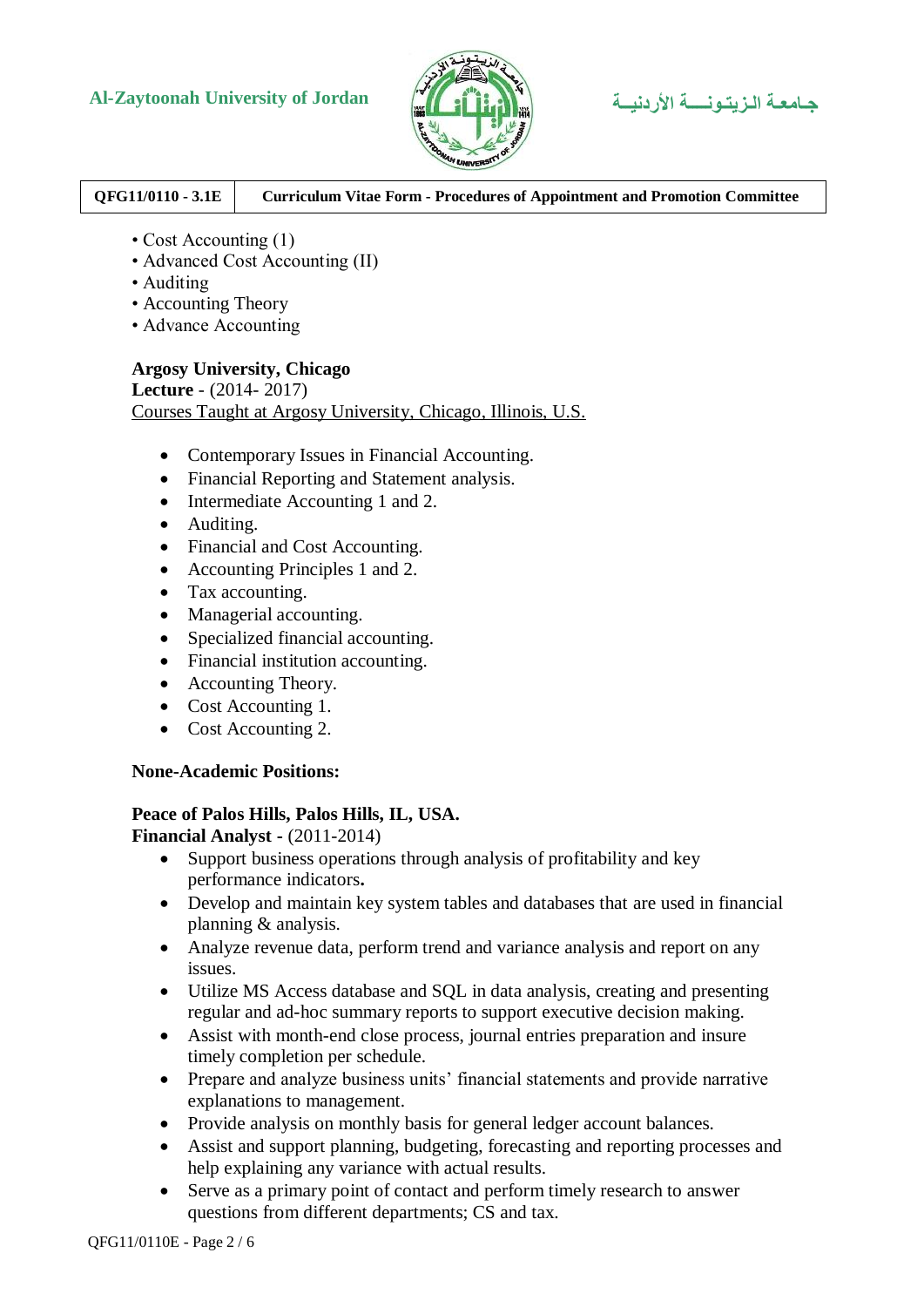

| QFG11/0110 - 3.1E | <b>Curriculum Vitae Form - Procedures of Appointment and Promotion Committee</b> |
|-------------------|----------------------------------------------------------------------------------|
|-------------------|----------------------------------------------------------------------------------|

- Provide support to internal/external auditors in their interim and year end audit.
- Enhance systems, processes, and reports to improve the quality and availability of financial information.
- Turned a negative margin business unit (\$10M) into 15% margin through cost analysis initiative.
- Successfully cleared pending account with a major vendor that saved the company \$100K.

# **Al-Tawail Management & Consulting, Riyadh, Saudi Arabia**

**Financial Analyst, Trainer - (**2007-2011)

- **.** Financial and accounting analysis and evaluation**.**
- **.** Developing financial regulations and procedures, developing budgeting regulations and procedures,
	- developing regulations and procedures for financial reports.
	- Developing cost accounting regulations and procedures, developing internal audit regulations.

Performed moderately complex statistical, cost and financial analysis of financial reports for forecasting, trending, and results analysis.

- Performed Sarbanes/Oxley compliance testing and reporting.
- Managed the process of gathering, validating and uploading key financial data from various sources
- Reconciliation of carrier invoices and submission of any disputes and follow up
- Trained and supervised co-workers on month end close processes
- Developed advanced pricing model that support VoIP sales team and calculate GM.
- Reconciled vendors account as part of balance sheet cleanup project.
- Ad-hoc reporting for management

#### **Deloitte Touché – Chicago, Illinois, U.S**

**Senior Accountant** (2000 - 2004):

- Reviewed and checked daily transactions with the accounting principles and policies
- Prepared periodic financial statements and annual reports based on generally accepted accounting principles (GAAP)
- Prepared annual budgets, performance monitoring and variance analysis
- Assisted in business strategy and capital planning in long and short term analysis
- Assigned to give explanations and justifications for queries from internal and external auditors
- Reallocated the organization overhead costs based on activity-based cost drivers

#### **Troy Trading Co, Amman, Jordan**

**Staff Accountant** (1998 - 2000)**:**

- Participated in preparing the financial statements and supporting schedules periodically
- Participated in end month closing and reporting activities for the purchases department-AP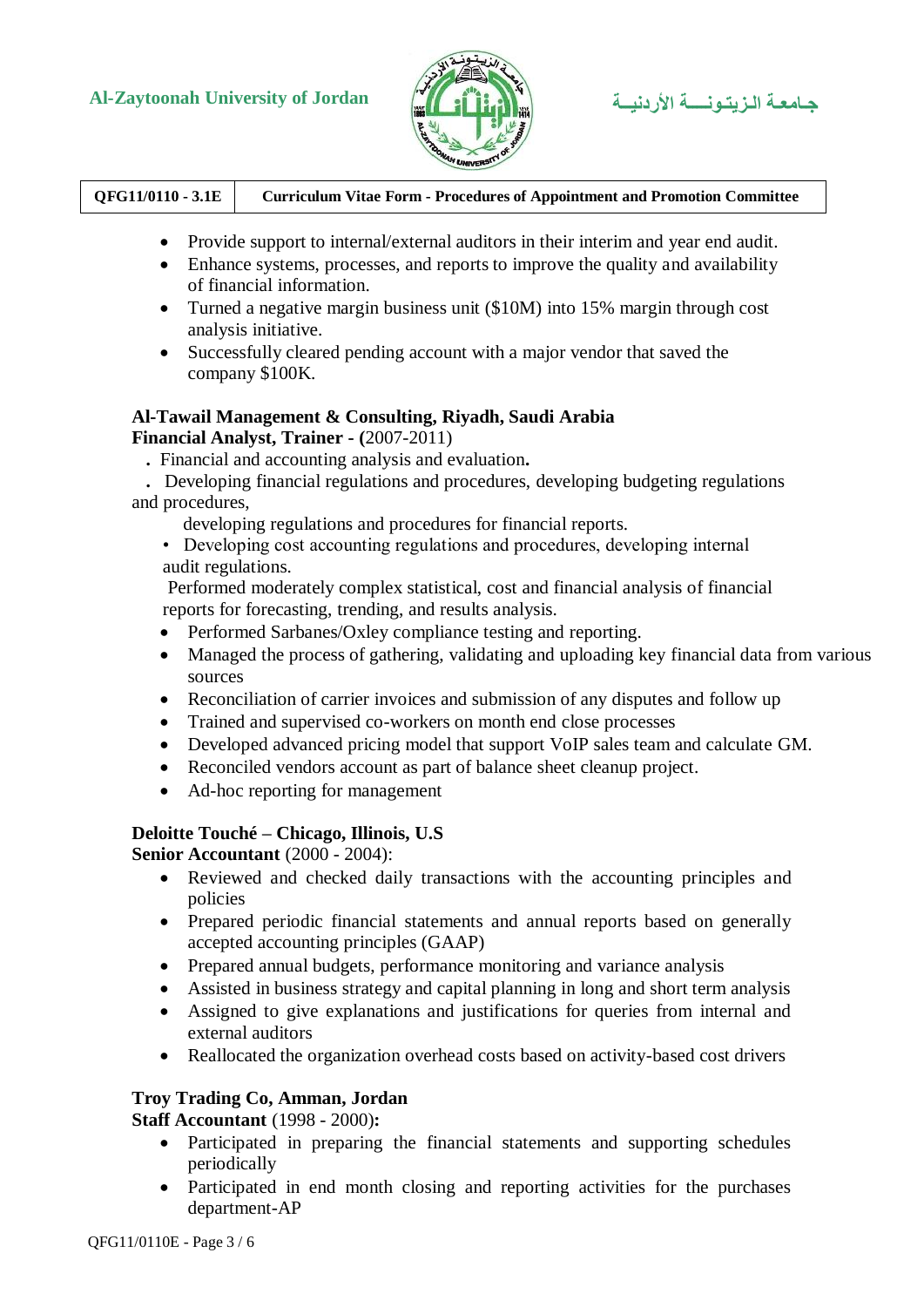

| $QFG11/0110 - 3.1E$ | <b>Curriculum Vitae Form - Procedures of Appointment and Promotion Committee</b> |
|---------------------|----------------------------------------------------------------------------------|
|                     |                                                                                  |

- Maintained of A/P files and sub-ledger, including reviewing the disbursements posted to the accounting software used
- Checked the accuracy and validity of invoices and documents submitted for payments
- Prepared bank reconciliation statement on monthly basis
- Participated in preparing the payroll
- Recorded and prepared all venders payments on timely basis
- Prepared daily transactions for computerized general ledger system and reported daily cash
- Maintained books of accounts and prepared financial statements
- Prepared payroll, expenditures and procurements.

#### **5. Research Interests**

Financial, Audit, Accounting information system, Cost

## **6. Membership in Scientific Societies and Associations**

- **Certified Public Accountant** (**CPA)**, Illinois, 2012
- **CICA Certified Internal Control Audit**, NY, U.S 2018

# **7. Teaching Experience**

- Accounting Principle I & II.
- Managerial Accounting
- International Accounting Standards
- Cost Accounting (1)
- Advanced Cost Accounting (II)
- Auditing
- Accounting Theory
- Advance Accounting

# **Graduate Courses**

- Contemporary Issues in Financial Accounting.
- Financial Reporting and Statement analysis.
- Intermediate Accounting 1 and 2.
- Auditing.
- Financial and Cost Accounting.
- Accounting Principles 1 and 2.
- Tax accounting.
- Managerial accounting.
- Specialized financial accounting.
- Financial institution accounting.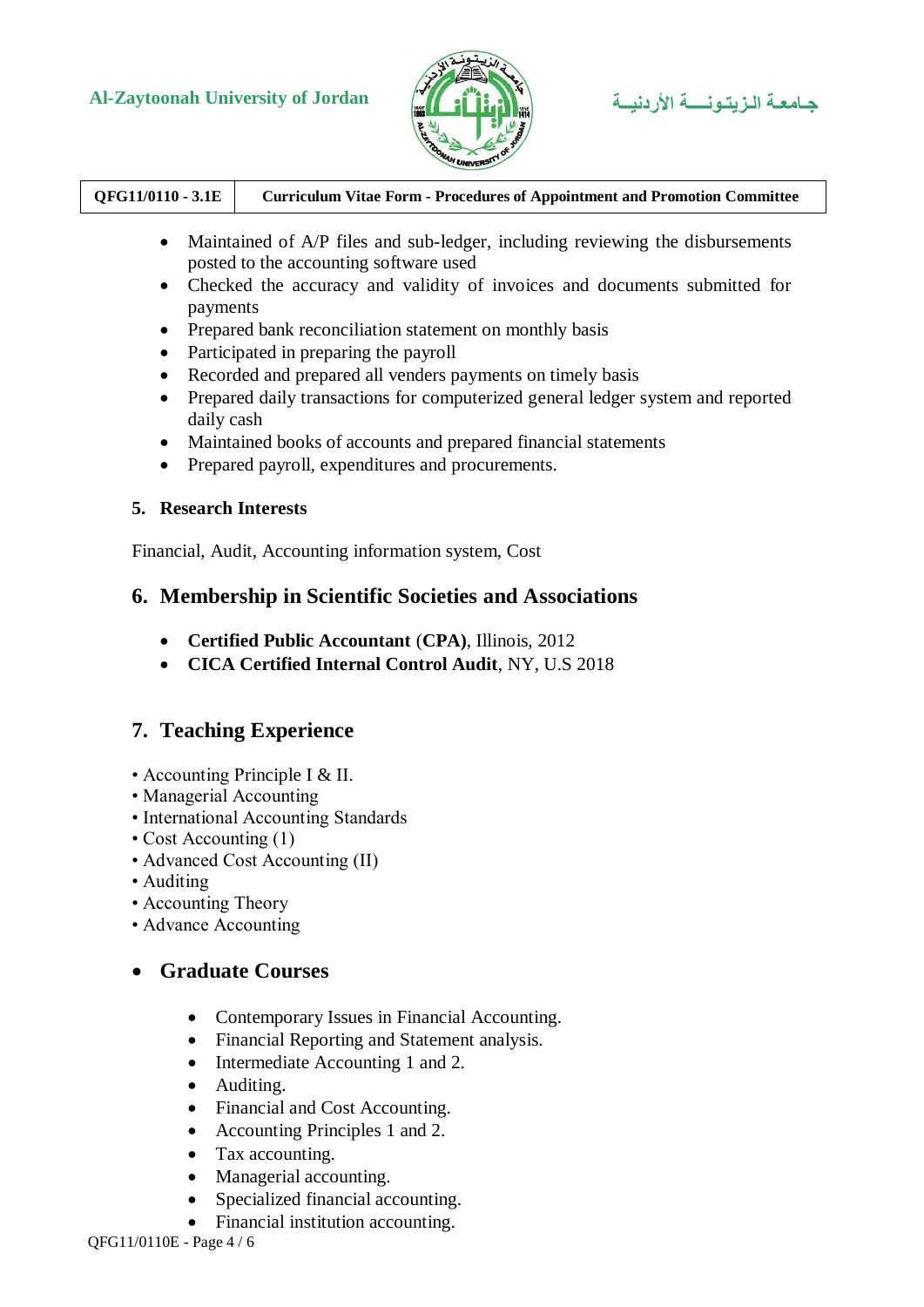

| QFG11/0110 - 3.1E | <b>Curriculum Vitae Form - Procedures of Appointment and Promotion Committee</b> |
|-------------------|----------------------------------------------------------------------------------|
|-------------------|----------------------------------------------------------------------------------|

- Accounting Theory.
- Cost Accounting 1.
- Cost Accounting 2.

## **Undergraduate Courses**

Advanced Cost Accounting (II)

- Auditing
- Accounting Theory
- Advance Accounting

## **8. Supervision of Graduate Research**

| No.            | Name of Student      | Title of Thesis                                 | Date of     |
|----------------|----------------------|-------------------------------------------------|-------------|
|                |                      |                                                 | <b>VIVA</b> |
|                | <b>Fared Aledwan</b> | Voluntary Disclosure and its Impact on          | 2019        |
|                |                      | Jordanian Commercial Banks' Value and           |             |
|                |                      | performance listed In Amman Stock Exchange      |             |
| $\overline{2}$ | Mustfa Al Saqqa      | The Effect of Using the Target Cost Method on   | 2020        |
|                |                      | the Cost of Services and their Pricing in Banks |             |
|                |                      | Commercial Operating in Jordan                  |             |
| 3              | Ahmad Kathem         | The Impact of R&D Expenses and Advertising      | Still       |
|                |                      | on Growth and Value of the Petrochemical        | Processing  |
|                |                      | Companies in Iraq                               |             |
|                |                      |                                                 |             |

## **9. Membership of Committees**

- **Certified Public Accountant** (**CPA)**, Illinois, 2012
- **CICA Certified Internal Control Audit**, NY, U.S 2018

# **10.Professional and Scientific Meetings**

QFG11/0110E - Page 5 / 6 The International Academy of Business and Public Administration Disciplines, " The Reliance of External Auditors and its Impact on Audit Fees in Jordan " as a Session Chair and Discussant, Les Vegas, Nevada, U.S.A. October 20th – 23th / 2019. Participating in a training course entitled by "Test Construction and Analysis of its Results "for (15) contact hours on 10/08-10/2018, Al Zaytoonah University of Jordan.